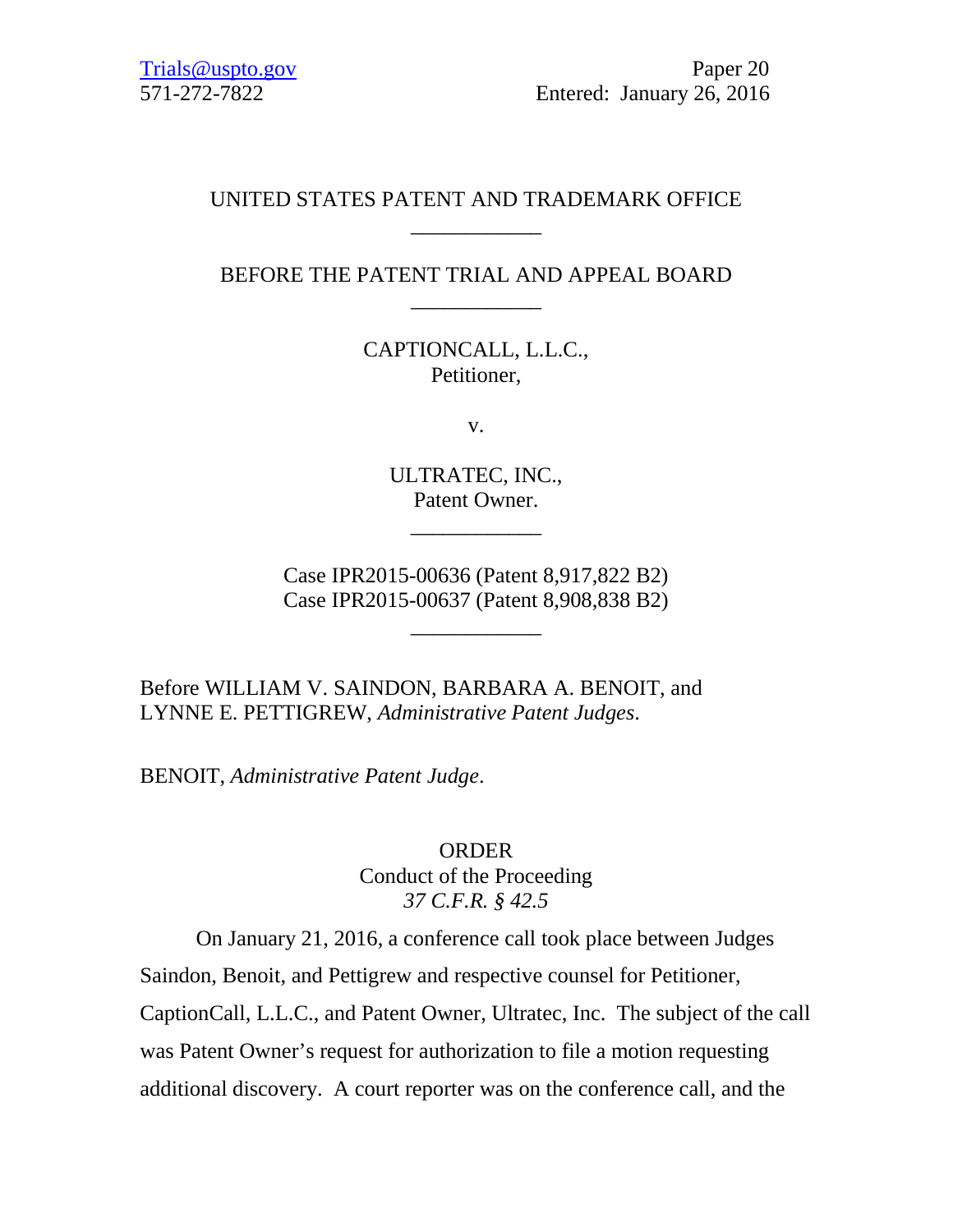transcript will be entered in the record of each proceeding in due course. Patent Owner represented that it had met and conferred with Petitioner concerning this matter, as requested by the Board.

Patent Owner seeks authorization to file a motion for additional discovery regarding the facts and materials on which Petitioner's declarant, Mr. Occhiogrosso, relied in forming his opinions of unpatentability in these cases and which purportedly have not been produced by Petitioner as routine discovery. *See* 37 C.F.R. § 42.51(b)(1) (Routine Discovery). Specifically, while indicating it does not seek documents subject to work-product immunity, Patent Owner seeks purported drafts of claim charts that are in the Petition filed in IPR2015-00636 (Paper 1) on January 29, 2015 and drafts of claim charts that are in the Petition filed in IPR2015-00637 (Paper 1) on the same day. Patent Owner represents that, during Mr. Occhiogrosso's depositions taken on November 12, 2015 for IPR2015-00637<sup>1</sup> and November 13, [2](#page-1-1)015 for IPR2015-00636<sup>2</sup>, Mr. Occhiogrosso indicated he relied upon claim charts in the petitions in forming his opinions. Patent Owner indicates page 31, line 11 through page 37, line 9 is the relevant portion of the transcript of Mr. Occhiogrosso's deposition in IPR2015-00637 and the relevant portion of the transcript in IPR2015-00636 begins at page 19, line 19. Patent Owner now seeks production of these draft claim charts, which have not been produced by Petitioner. Patent Owner also indicates that the Board had ordered similar discovery in *Apple, Inc. v. Achates Reference Publishing, Inc.*, Case IPR2013-00080 (PTAB Jan. 31, 2014) (Paper 66).

 $\overline{a}$ 

<span id="page-1-0"></span><sup>&</sup>lt;sup>1</sup> Transcript filed as Ex. 2017.

<span id="page-1-1"></span><sup>2</sup> Transcript filed as Ex. 2018.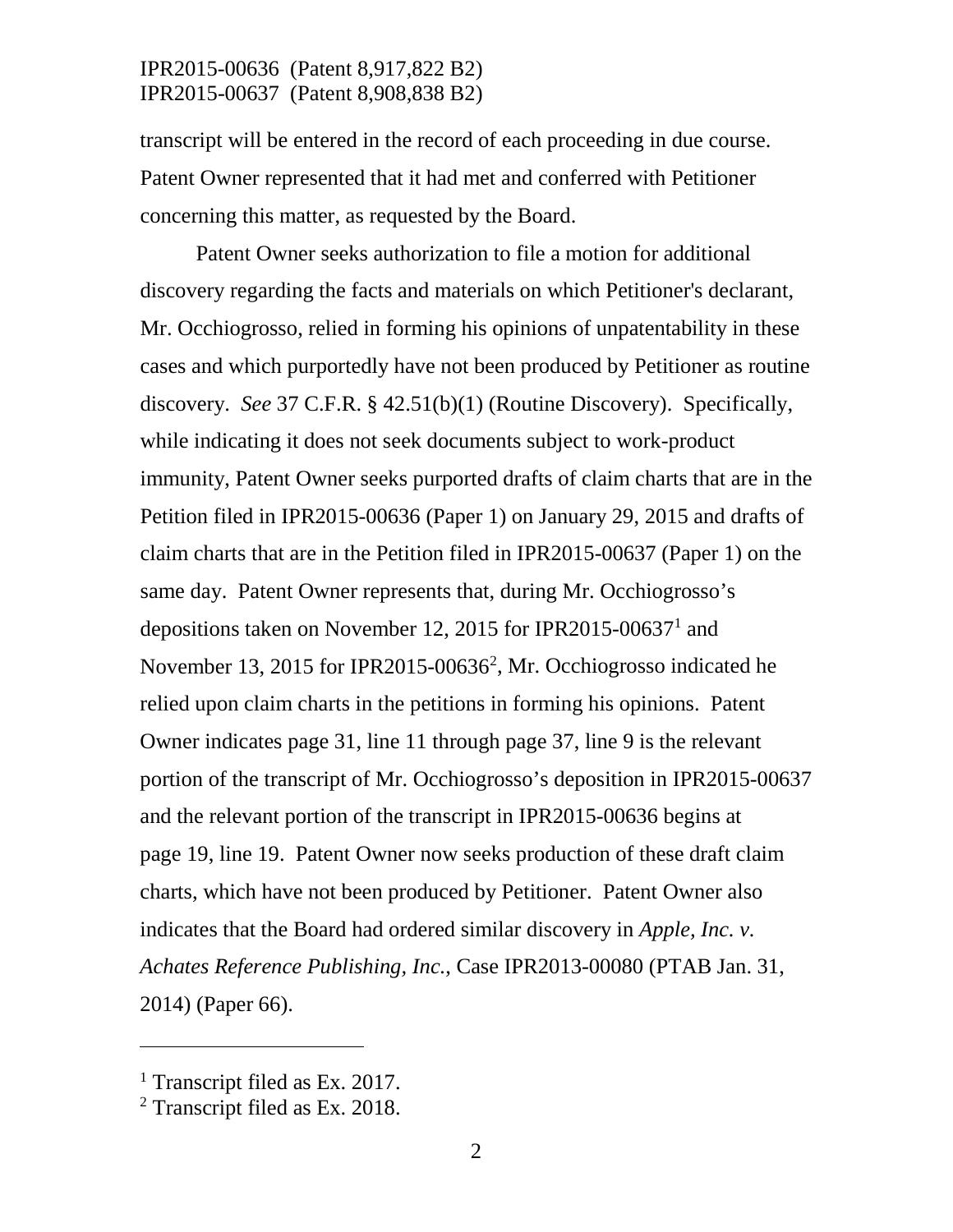Petitioner opposes, indicating that: Patent Owner's request is untimely; the documents sought are not "routine discovery" under 37 C.F.R. § 42.51(b)(1); Patent Owner has not shown the documents would be useful; and Mr. Occhiogrosso signed his declaration close to the filing date of the petitions in each case. Petitioner also indicates that, in *Apple, Inc. v. Achates Reference Publishing, Inc.*, the Board authorized discovery of emails exchanged between two declarants, which is not the case here. *See Apple, Inc. v. Achates Reference Publishing, Inc.*, Case IPR2013-00080 (PTAB Jan. 31, 2014) (Paper 66).

Certain discovery is available in *inter partes* review proceedings. 35 U.S.C. § 316(a)(5); 37 C.F.R. §§ 42.51–53. A party seeking discovery beyond what is expressly permitted by rule must do so by motion, and must show that such additional discovery is "necessary in the interest of justice." 35 U.S.C. § 316(a)(5); 37 C.F.R. § 42.51(b)(2)(i). Illustrative factors to be considered in determining whether a discovery request meets the statutory and regulatory standards "necessary in the interests of justice" have been explained in *Garmin International, Inc. v. Cuozzo Speed Technologies, LLC*, Case IPR2012-00001, slip op. at 6–7 (PTAB Mar. 5, 2013) (Paper 26 (informative). These factors are: (1) there must be more than a mere possibility of finding something useful; (2) a party may not seek another party's litigation positions or the underlying basis for those positions; (3) a party should not seek information that reasonably can be generated without a discovery request; (4) instructions and questions should be easily understandable; and (5) the discovery requests must not be overly burdensome to answer. *Id.*

3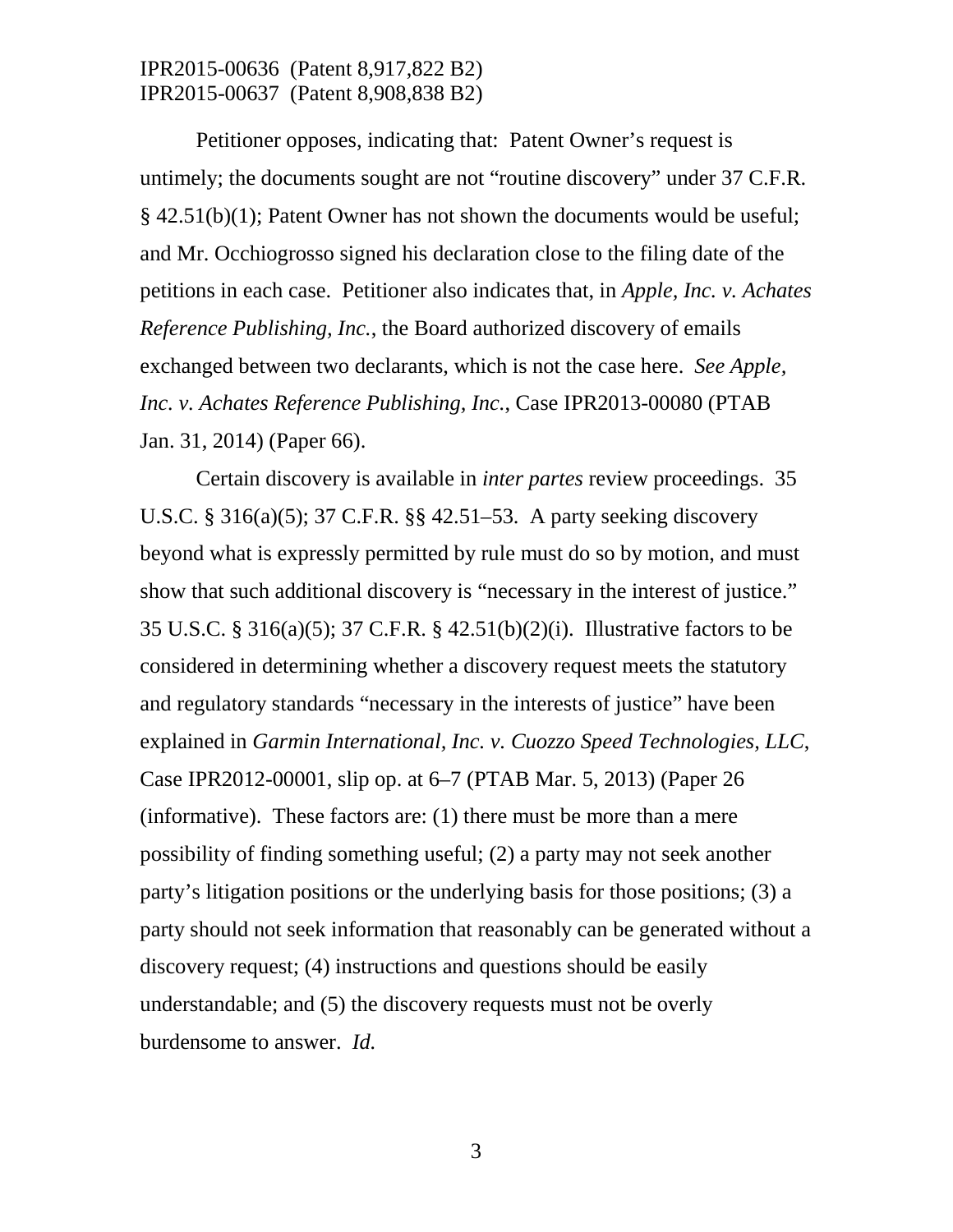As an initial matter, we note that Patent Owner first raised this issue with the Board on January 14, 2016, which is around two months after Mr. Occhiogrosso's depositions on November 12 and 13, 2015. Patent Owner contends that the issue is timely, however, because Patent Owner expects Petitioner to file a second declaration by Mr. Occhiogrosso in support of Petitioner's Reply due shortly, and so Patent Owner seeks the documents to prepare for an anticipated second deposition of Mr. Occhiogrosso. Patent Owner's argument is not persuasive because Petitioner's Reply is limited to responding to arguments raised in Patent Owner's Response. 37 C.F.R. §42.23(b) ("A reply may only respond to arguments raised in the . . . patent owner response.").

Moreover, even setting aside the procedural issue as to whether Patent Owner's request should be denied as untimely, Patent Owner's request is made nearly two months after it filed its Patent Owner's Response in each case on November 23, 2015. *See* IPR2015-00636, Paper 15; IPR2015- 00637, Paper 15. Requesting these documents now, when Patent Owner lacks an opportunity to file a substantive paper addressing the documents, further weighs against the possibility that Patent Owner would find something useful in the documents.

Furthermore, Mr. Occhiogrosso signed each of his declarations on January 28, 2015, the day before the Petitions were filed. *See* IPR2015- 00636, Ex. 1009, 65; IPR2015-00637, Ex. 1009, 60. This short time period weighs against the possibility that Patent Owner would find something useful in investigating prior claim chart drafts.

Accordingly, we determine that Patent Owner has not shown more than a mere possibility of finding something useful in the documents. We

4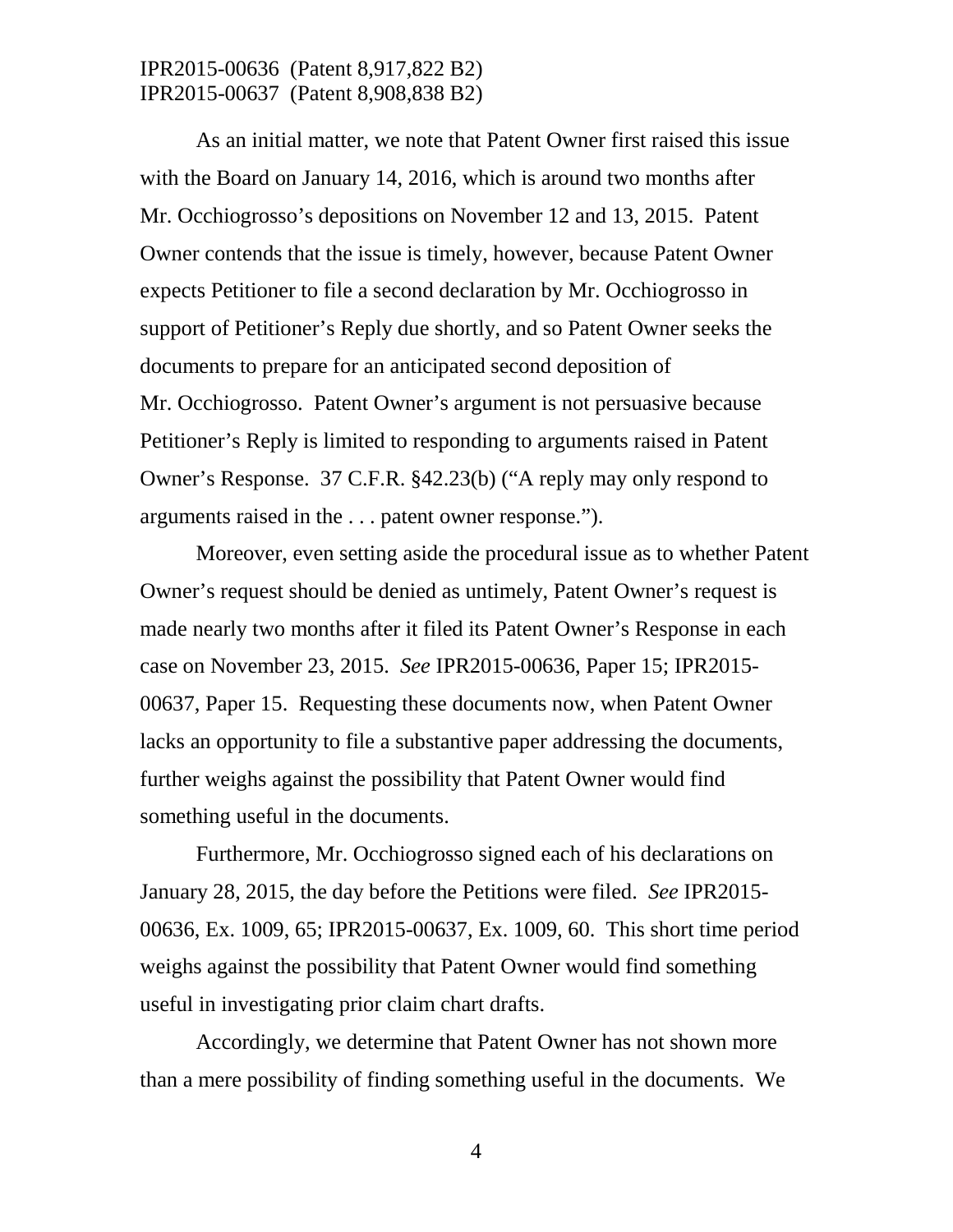also agree with Petitioner that the reasoning of the Board in *Apple, Inc. v. Achates Reference Publishing, Inc.* has limited probative value to the facts of this case. *See Apple, Inc. v. Achates Reference Publishing, Inc.*, Case IPR2013-00080 (PTAB Jan. 31, 2014) (Paper 66) (authorizing discovery of emails exchanged between declarants).

For these reasons, we determine that Patent Owner has not shown that its request is "necessary in the interests of justice." Therefore, we will not grant authorization for Patent Owner to file a motion for additional discovery seeking Petitioner's claim charts not filed with the petitions.

#### ORDER

Accordingly, it is:

ORDERED that Patent Owner is not authorized to file a motion to request additional discovery regarding additional claim charts in IPR2015- 00636 or IPR2015-00637.